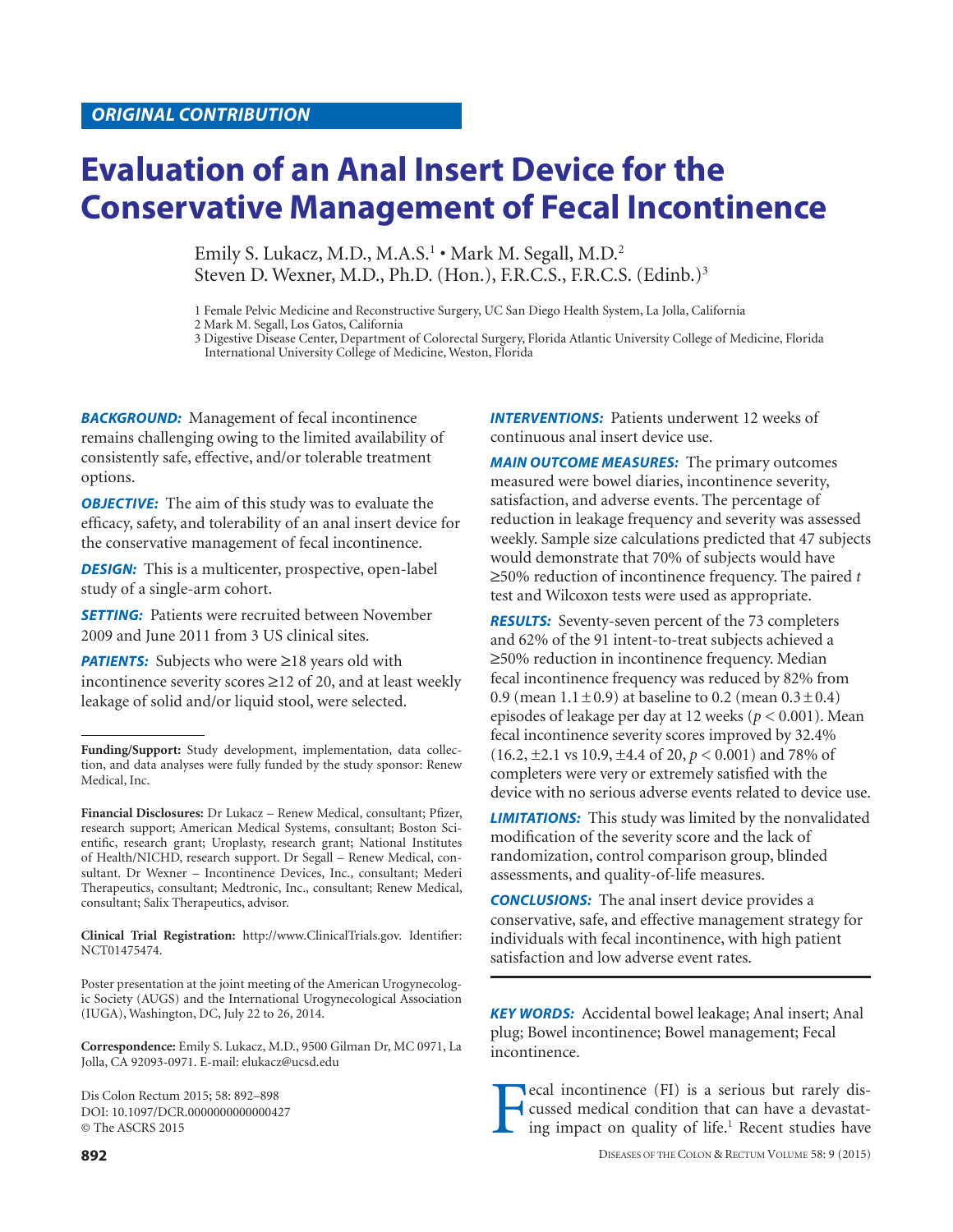

**FIGURE 1.** The Renew Insert Device.

reported the high prevalence of FI, and the importance of using accidental bowel leakage as the terminology preferred by patients to describe this condition.<sup>2,3</sup> Epidemiologic studies have reported alarmingly high rates of FI in up to 18% of community dwellers and up to 47% of nursing homes residents. $2,4-9$  Treatment options for FI range from conservative therapy such as pelvic floor exercises with biofeedback, alteration of stool consistency through modification of diet and medication, and inflatable or expandable anal plugs.<sup>10-12</sup> Other approaches include the injection of bulking agents, radiofrequency energy sphincter reformation, neuromodulation, anal sphincter surgery, and neosphincter operations (artificial bowel sphincter, magnetic anal sphincter implantation, and stimulated or adynamic muscle transfers).<sup>13-17</sup> These treatments must be considered in the context of their morbidity and efficacy profiles and balanced with the individual patient's general health, severity of FI, and insurance coverage. We evaluated an alternate therapy for those who had FI and hypothesized that continuous use of the anal insert would result in significant reductions in FI frequency and severity.

### *MATERIALS AND METHODS*

#### *Design Overview*

This was an institutional review board-approved, multicenter, prospective, nonrandomized, single-arm study of the Renew anal insert device (Renew Medical Inc., Foster City, CA) for the management of moderate to severe FI. The device is a single-use, soft silicone anal insert (Fig 1) that is self-inserted with the use of a fingertip applicator. The top disk of the anal insert forms a seal at the top of the anal canal and helps prevent leakage of solid and liquid stool. The device is available in 2 top disk diameters (22 mm and 28 mm) to accommodate variation in patient anatomy. The stem of the insert spans the anal canal, and the bottom disk remains outside the anus to help prevent

displacement of the device upward into the anal canal or rectum. The anal insert is designed to be self-expelled during a voluntary bowel movement, but can also be manually removed by pulling on the bottom disk.

# *Setting and Participants*

Participants for this study were recruited from 3 US clinical sites between November 2009 and June 2011: UC San Diego Health System, Cleveland Clinic Florida, and a private practice in Los Gatos, CA. Subjects ≥18 years of age with an FI severity score ≥12, and at least weekly leakage of solid and/or liquid type stool were included. Individuals with anorectal pathology (≥third degree hemorrhoids, rectal prolapse, anal fissure or stricture, perianal abscess or fistula, anismus, recent rectal surgery, fecal impaction, or clinically significant rectocele), need for rectal suppository use, IBD, immune suppression, spinal cord injury or neurologic disease, pregnancy/breastfeeding, or any major medical illnesses were excluded. Eligible participants signed informed consent and underwent a 4-week baseline evaluation including daily bowel diaries to confirm eligibility, followed by a 12-week treatment period of continuous device use. Fecal incontinence frequency and type at baseline were characterized by subject assessment into 4 categories: passive, urge, mixed with passive predominant, or mixed with urge predominant leakage. Subjects taking antidiarrheal medications were instructed to maintain their therapy and record frequency and dosage on daily diaries.

#### *Outcomes and Follow-up*

Overall frequency of FI was assessed by using daily bowel diaries that were completed by each subject to record bowel movement frequency, leakage, pad soiling, and insert usage. The nurse coordinators at each site reviewed these during regular in-person visits for 12 weeks. Nurse study coordinators also read and recorded responses to complete the severity scores, usability, tolerability, adverse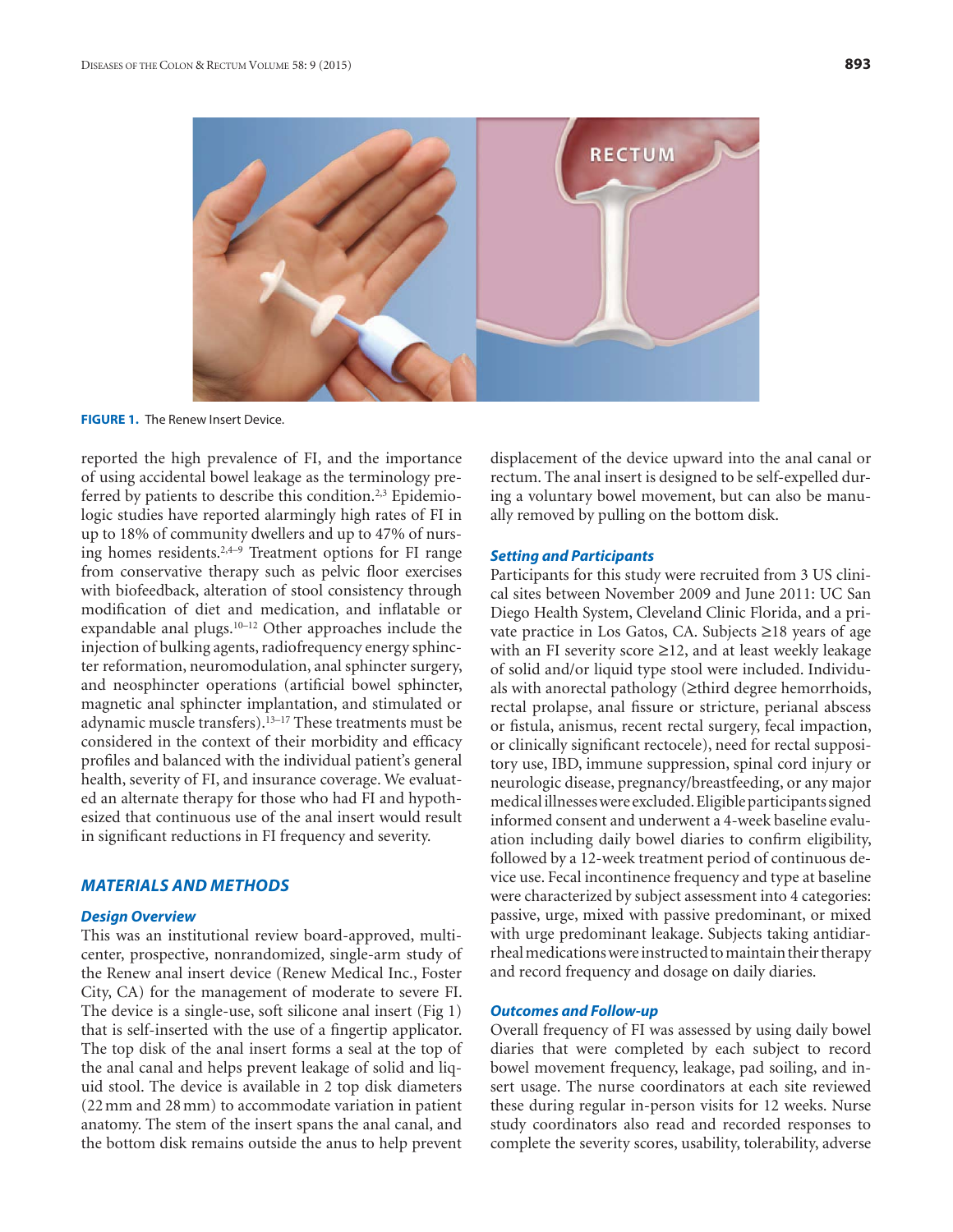events, and satisfaction data sections. An FI severity score based on the Cleveland Clinic Fecal Incontinence/Wexner score was used to assess symptom severity.<sup>18</sup> The FI severity score modified the term "lifestyle alteration" to "quality of life impact" and frequency parameters from "always  $(\geq 1/\text{day})$ , usually  $(\leq 1/\text{day up to } \geq 1/\text{week})$ , sometimes  $(\leq 1/\text{day})$ week to ≥1/month), rarely (<1/month), never" to "daily, weekly, monthly, less than once per month, and never." Frequency of leakage with solid, liquid, and gas; pad usage; and impact on quality of life were assessed by using the Wexner system on a 0 to 4 scale, from never to daily for a maximum summed score of 20 representing full incontinence. Overall subject satisfaction was assessed only in patients who completed 12 weeks of treatment, using a 5-point Likert scale from "not at all satisfied" to "extremely satisfied." Ease of use, usability, and comfort were measured on 10-point scale from 1 representing "very difficult, demanding and unfriendly" to 10 representing "very easy, simple, and comfortable." Adverse events were assessed by subject report and/or digital and anoscopic examination at the time of occurrence, and at the12-week completion of the study or withdrawal. After completion of the 12 week treatment period, subjects were followed by using daily bowel diaries for an additional 4 weeks off treatment for return to baseline. For this article, the primary outcome of objective success was defined as ≥50% reduction in FI episodes, and subjective success was measured by reduction in FI severity score.

#### *Statistical Analysis*

Original sample size calculations determined that 76 subjects were necessary to detect at least a 10% reduction in FI frequency and severity with 90% power and 5% significance. A total of 95 subjects were recruited with a goal of attaining 76 subjects assuming a 20% dropout rate. In addition, a 2-subject margin of error was included to account for ineligibility and dropouts. A post hoc sample size calculation demonstrated that if 70% of our subjects were expected to meet a threshold of ≥50% reduction in FI frequency, then 47 subjects would be sufficient based on the  $\chi^2$  test with a 2-sided 0.05 level of statistical significance and a 0.80 level of statistical power.

Efficacy was assessed by using the intent-to-treat (ITT), completers, and modified ITT (mITT) cohorts, the latter being those subjects who entered treatment and completed at least 1 week of device use (Fig. 2). Safety was evaluated in the ITT cohort. In the ITT analysis, dropouts were considered as treatment failures. In the modified ITT analysis, all available valid data were analyzed. Paired *t* tests and Wilcoxon tests were used as appropriate to assess changes in comparison with baseline, and adverse events were reported using descriptive statistics. Mean and median percentage reduction in FI frequency and FI severity scores were used to describe changes from baseline with each subject acting as their own control.



**FIGURE 2.** Disposition of study population and cohort definitions.  $IT =$  intention to treat;  $RTB =$  return to baseline;  $FI =$  fecal incontinence.

### *RESULTS*

Ninety-one of the 97 subjects enrolled remained eligible after the 4-week baseline evaluation (ITT cohort), 85 of whom completed at least 1 week of treatment (mITT cohort) and 73 completed all 12 weeks of treatment (completer cohort) (Fig. 2). Table 1 describes the characteristics of the ITT and completer cohorts who were mostly female and white. Those who dropped out were slightly older than those who completed the study, but were otherwise similar to the completers. A total of 18 subjects withdrew during the treatment phase of the study. The specific reasons for withdrawal are shown in Figure 2. Bowel incontinence type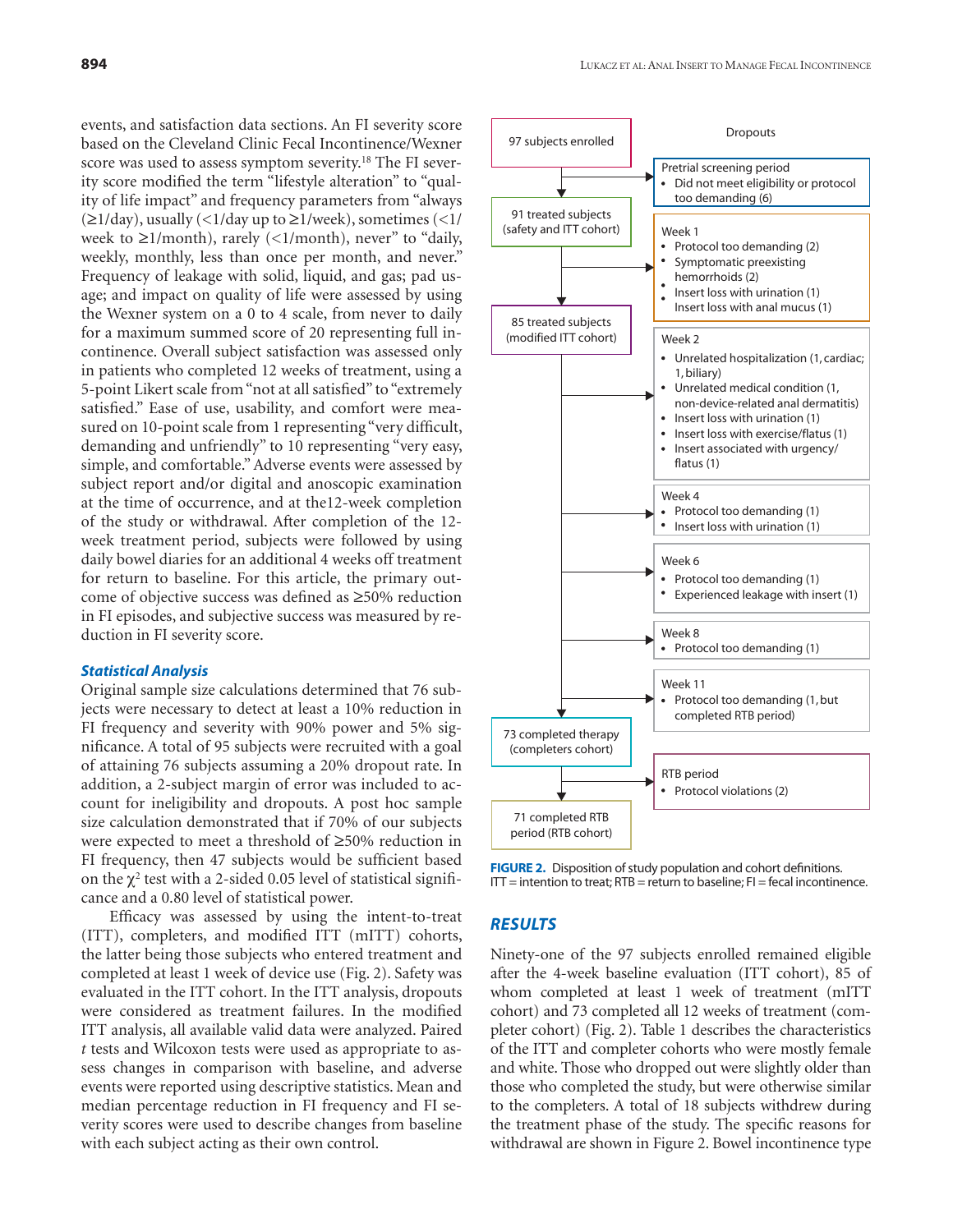| Completers<br><b>Dropouts</b><br>Intention-to-treat<br>$(n = 18)$<br>$(n = 91)$<br>$(n = 73)$<br>Age, y, mean (SD)<br>68.6 (12.1)<br>67.2 (12.6)<br>74.3 (8.2)<br>Age, y [Range]<br>$[33.9 - 88.9]$<br>$[33.9 - 88.9]$<br>$[55.2 - 85.2]$<br>Mean BMI (SD), kg/m <sup>2</sup><br>27.2(5.8)<br>27.4(5.9)<br>26.5(5.6)<br>Female sex, %<br>90<br>90<br>89<br>Male sex, %<br>10<br>10<br>11<br>Race, %<br>White<br>91<br>92<br>89<br>5<br>Asian<br>4<br>11<br>3<br><b>Black</b><br>4<br>$\Omega$<br>Ethnicity, %<br>5<br>Hispanic or Latino<br>4<br>$\mathbf 0$<br>Non-Hispanic or non-Latino<br>90<br>92<br>83<br>3<br>Not specified<br>6<br>17<br>Incontinence type, %<br>Passive<br>21<br>21<br>22<br>Urge<br>19<br>18<br>22<br>Mixed with passive dominant<br>33<br>32<br>39<br>Mixed with urge dominant<br>17<br>28<br>30<br>Fecal incontinence severity score at end of baseline<br>Mean (SD)<br>16.3(2.1)<br>16.2(2.1)<br>16.2(2.2)<br>Fecal incontinence episodes/day at end of baseline<br>Mean (SD)<br>1.1(0.8)<br>1.1(0.8)<br>1.3(0.9)<br>Median<br>0.9<br>0.8<br>1.0 | <b>TABLE 1.</b> Characteristics of study subjects |  |  |  |  |
|-------------------------------------------------------------------------------------------------------------------------------------------------------------------------------------------------------------------------------------------------------------------------------------------------------------------------------------------------------------------------------------------------------------------------------------------------------------------------------------------------------------------------------------------------------------------------------------------------------------------------------------------------------------------------------------------------------------------------------------------------------------------------------------------------------------------------------------------------------------------------------------------------------------------------------------------------------------------------------------------------------------------------------------------------------------------------------|---------------------------------------------------|--|--|--|--|
|                                                                                                                                                                                                                                                                                                                                                                                                                                                                                                                                                                                                                                                                                                                                                                                                                                                                                                                                                                                                                                                                               |                                                   |  |  |  |  |
|                                                                                                                                                                                                                                                                                                                                                                                                                                                                                                                                                                                                                                                                                                                                                                                                                                                                                                                                                                                                                                                                               |                                                   |  |  |  |  |
|                                                                                                                                                                                                                                                                                                                                                                                                                                                                                                                                                                                                                                                                                                                                                                                                                                                                                                                                                                                                                                                                               |                                                   |  |  |  |  |
|                                                                                                                                                                                                                                                                                                                                                                                                                                                                                                                                                                                                                                                                                                                                                                                                                                                                                                                                                                                                                                                                               |                                                   |  |  |  |  |
|                                                                                                                                                                                                                                                                                                                                                                                                                                                                                                                                                                                                                                                                                                                                                                                                                                                                                                                                                                                                                                                                               |                                                   |  |  |  |  |
|                                                                                                                                                                                                                                                                                                                                                                                                                                                                                                                                                                                                                                                                                                                                                                                                                                                                                                                                                                                                                                                                               |                                                   |  |  |  |  |
|                                                                                                                                                                                                                                                                                                                                                                                                                                                                                                                                                                                                                                                                                                                                                                                                                                                                                                                                                                                                                                                                               |                                                   |  |  |  |  |
|                                                                                                                                                                                                                                                                                                                                                                                                                                                                                                                                                                                                                                                                                                                                                                                                                                                                                                                                                                                                                                                                               |                                                   |  |  |  |  |
|                                                                                                                                                                                                                                                                                                                                                                                                                                                                                                                                                                                                                                                                                                                                                                                                                                                                                                                                                                                                                                                                               |                                                   |  |  |  |  |
|                                                                                                                                                                                                                                                                                                                                                                                                                                                                                                                                                                                                                                                                                                                                                                                                                                                                                                                                                                                                                                                                               |                                                   |  |  |  |  |
|                                                                                                                                                                                                                                                                                                                                                                                                                                                                                                                                                                                                                                                                                                                                                                                                                                                                                                                                                                                                                                                                               |                                                   |  |  |  |  |
|                                                                                                                                                                                                                                                                                                                                                                                                                                                                                                                                                                                                                                                                                                                                                                                                                                                                                                                                                                                                                                                                               |                                                   |  |  |  |  |
|                                                                                                                                                                                                                                                                                                                                                                                                                                                                                                                                                                                                                                                                                                                                                                                                                                                                                                                                                                                                                                                                               |                                                   |  |  |  |  |
|                                                                                                                                                                                                                                                                                                                                                                                                                                                                                                                                                                                                                                                                                                                                                                                                                                                                                                                                                                                                                                                                               |                                                   |  |  |  |  |
|                                                                                                                                                                                                                                                                                                                                                                                                                                                                                                                                                                                                                                                                                                                                                                                                                                                                                                                                                                                                                                                                               |                                                   |  |  |  |  |
|                                                                                                                                                                                                                                                                                                                                                                                                                                                                                                                                                                                                                                                                                                                                                                                                                                                                                                                                                                                                                                                                               |                                                   |  |  |  |  |
|                                                                                                                                                                                                                                                                                                                                                                                                                                                                                                                                                                                                                                                                                                                                                                                                                                                                                                                                                                                                                                                                               |                                                   |  |  |  |  |
|                                                                                                                                                                                                                                                                                                                                                                                                                                                                                                                                                                                                                                                                                                                                                                                                                                                                                                                                                                                                                                                                               |                                                   |  |  |  |  |
|                                                                                                                                                                                                                                                                                                                                                                                                                                                                                                                                                                                                                                                                                                                                                                                                                                                                                                                                                                                                                                                                               |                                                   |  |  |  |  |
|                                                                                                                                                                                                                                                                                                                                                                                                                                                                                                                                                                                                                                                                                                                                                                                                                                                                                                                                                                                                                                                                               |                                                   |  |  |  |  |
|                                                                                                                                                                                                                                                                                                                                                                                                                                                                                                                                                                                                                                                                                                                                                                                                                                                                                                                                                                                                                                                                               |                                                   |  |  |  |  |
|                                                                                                                                                                                                                                                                                                                                                                                                                                                                                                                                                                                                                                                                                                                                                                                                                                                                                                                                                                                                                                                                               |                                                   |  |  |  |  |
|                                                                                                                                                                                                                                                                                                                                                                                                                                                                                                                                                                                                                                                                                                                                                                                                                                                                                                                                                                                                                                                                               |                                                   |  |  |  |  |
|                                                                                                                                                                                                                                                                                                                                                                                                                                                                                                                                                                                                                                                                                                                                                                                                                                                                                                                                                                                                                                                                               |                                                   |  |  |  |  |

was mixed with passive predominant (33%), mixed with urge predominant (28%), passive only (21%), and urge only (19%) in the ITT cohort. Antidiarrheal medication and enema use at baseline were 33% and 11%. During the course of the study, 8% initiated antidiarrheal medication and 4% enema use, whereas 5% and 9% discontinued antidiarrheal and enema use. An average of 2.6 inserts were used per day with 66% of them being expelled during defecation. Some inserts were expelled during urination (11%) or with gas or other FI episodes (5% each).

In the ITT cohort, 62% (95% CI, 51%–71%; 56/91) demonstrated ≥50% reduction in FI frequency. This success rate was 78% (95% CI, 68%–86%; 66/85) and 77% (95% CI, 66%–85%; 56/73) in the mITT and completer cohorts. As a secondary analysis, in the modified ITT cohort, the median FI frequency was reduced by 82% from 0.9 FI episodes (mean  $1.1 \pm 0.9$ ) per day at baseline to a median of 0.2 FI episodes (mean  $0.3 \pm 0.4$ ) per day at 12 weeks ( $p < 0.001$ ). Only 3 subjects demonstrated an increased FI frequency: 2 associated with increased diarrhea from antibiotic use, and 1 with an upper respiratory infection causing increased FI associated with coughing. Figure 3 demonstrates FI frequency by week, with 77% reduction in the first week and 93% reduction by 4 weeks. After 4 weeks of return to baseline, FI frequency increased to a median of 0.5 FI episodes (mean  $0.7 \pm 0.7$ ) per day in the 71 subjects. Although this was a statistically significant increase over the treatment period, it also was a 26% reduction in mean FI frequency in comparison with their baseline frequency (paired *t* test  $p < 0.0001$ ; mean

 $1.1 \pm 0.8$ , median 0.8). Mean FI severity scores improved by 32% (median 29%) after treatment (median 16, mean 16.2 ± 2.1 vs median 11, mean 10.9 ± 4.4; *p* ≤ 0.001).

There were no serious adverse events and only 3 moderate adverse events (fecal urgency, soreness, and bleeding hemorrhoids) in 2 subjects during treatment from among the 91 subjects in the ITT cohort. Fifty-one percent (46/91) of the participants who reported any adverse event as probably or possibly related to device use, were primarily related to anorectal symptoms such as sensation of urge



**FIGURE 3.** Mean and median frequency of daily incontinence episodes by treatment week.  $FI = fecal$  incontinence.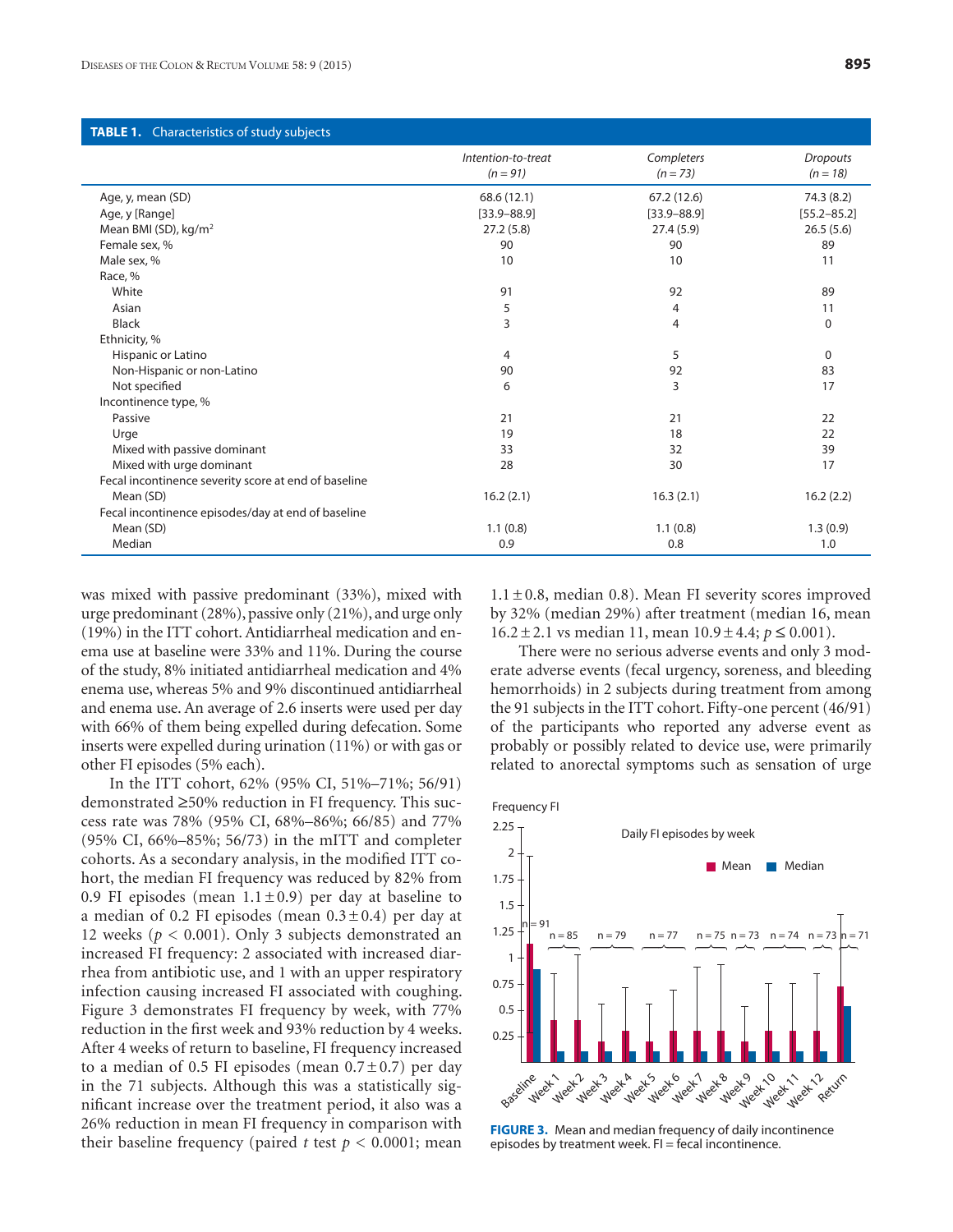(26%, 24/91), irritation (13%, 12/91), pain (7%, 6/91), or soreness (6%, 5/91) in the anal area. All were deemed mild in severity with the exception of 3 moderate adverse events in 2 subjects (fecal urgency, soreness, and bleeding hemorrhoids). There were no serious adverse events related to insert use. Displacement of the device upward into the anal canal occurred in 24% of participants, but resolved with natural expulsion during bowel movements. Seventy of the 116 (60%) displacement events were reported by 2 subjects: one with displacement during exercise and the other with history of an anal sphincter tear and an asymmetric anal sphincter muscle bulk anteriorly. There were no anal or rectal injuries detected on anoscopic or digital examination related to continuous use of the device after 12 weeks.

Regarding patient satisfaction, 78% of the completers were very or extremely satisfied with the device and 91% of them rated the overall experience, comfort, and ease of insertion ≥8 on the 10-point scale (median 9.5) with mean and median experience scores above 8 at each weekly assessment throughout treatment. Eighty percent of the completers reported that they liked the inserts "quite well," "very well," or "extremely well." "Ease of use" and "effectiveness" were the leading reasons why subjects liked the anal insert (60% and 49%) when surveyed in the 12th week of treatment. The usability parameters, including comfort holding the applicator, ease of placement of the device, sensation during placement, and removal of the applicator after insert placement, all achieved mean scores above 7.6 of 10 throughout the treatment period.

## *DISCUSSION*

Fecal incontinence is a highly prevalent condition with a profound negative impact on the quality of life.<sup>1</sup> Unfortunately, the majority of people with FI do not seek treatment or even discuss their condition with their health care providers.19 There are many treatment options for FI, including pelvic floor exercises with biofeedback, alteration of stool consistency through the modification of diet and medication, inflatable or expandable anal plugs, injection of bulking agents, radiofrequency energy sphincter reformation, neuromodulation, anal sphincter surgery, and neosphincter procedures.10–17,20 However, the morbidity and financial cost of each alternative are variable, must be balanced against long-term efficacy, and considered in the context of the individual patient's general health, degree of incontinence, and insurance coverage. Biofeedback and pelvic floor/anal sphincter muscle exercise therapy are designed to enhance sensory and motor capabilities to help patients improve control of the anal sphincter and have demonstrated 60% to 70% efficacy.<sup>21,22</sup> However, there are many obstacles to biofeedback/exercise therapy including the completion of therapy, the time needed to realize therapeutic benefit, and long-term compliance.<sup>23</sup> Because the

anal insert device is a passive barrier to help prevent FI and provides immediate results, it has the potential to serve as a stand-alone therapy or work in conjunction with other conservative treatments including biofeedback, muscle exercise therapy, dietary modifications, and/or the use of antimotility agents.

Expandable and inflatable anal plugs are designed to treat FI by blocking the flow of solid and liquid stool from the rectum. Unfortunately, the adoption of anal plugs has been limited because current anal plug devices are considered intolerable or difficult to use by patients. The expandable device tested by Norton and Kamm<sup>12</sup> reported that 70% (14/20) of patients could not tolerate a plug owing to discomfort. Giamundo et al<sup>10</sup> reported that  $61\%$  (11/18) of patients did not complete the 14-day protocol because of hypersensitivity (3/18) or difficulty using the device (8/18). The anal plug described by Giamundo et al occupies 20 mL in the rectum, and that described by Norton and Kamm occupies approximately 8 mL (small plug) and 13 mL (large plug) in the rectum. The anal insert tested here is designed so that the section of the device that resides in the rectum has a volume of 0.5 mL (regular size) and 0.8 mL (large size), which is approximately 4% and 6% of the volume of the anal plug devices tested by Giamundo and colleagues and Norton and Kamm. As a result, we believe that the anal insert in this study does not stimulate the anal sensory system as much as other anal plugs, resulting in lower discontinuation rates than previously reported. Only 1% of subjects withdrew from our study owing to device-related urge and gas, and a further 6% of subjects withdrew because of insert loss or leakage around the insert, whereas, overall, 78% of completers were very or extremely satisfied with the anal insert.

Generally accepted surgical treatment approaches for FI include anterior or posterior repair of the anal sphincter, augmentation, replacement, stimulation, and diversion. During the 1990s short-term results of sphincter repair revealed success rates ranging from 55% to 93%, but more recent long-term studies revealed success rates generally ranging from 23% to 54%.24–28 This clear attrition with time as demonstrated by Glasgow and Lowry<sup>20</sup> has led to a search for better alternatives.

Graf et al<sup>13</sup> report that the injection of dextranomer in stabilized hyaluronic acid in the anal canal achieves a ≥50% reduction in the number of incontinence episodes among 52% (71/136) of subjects in the active treatment group. Hull et  $al^{29}$  report that sacral neuromodulation achieves ≥50% reduction in the number of incontinence episodes at 5+ years among 89% (64/72) of subjects available for follow-up; however, with the use of an ITT analysis, this rate drops to 52% (64/120). The anal insert in our study achieved ≥50% reduction in the number of incontinence episodes among 77% of the completers and 62% among the ITT cohort.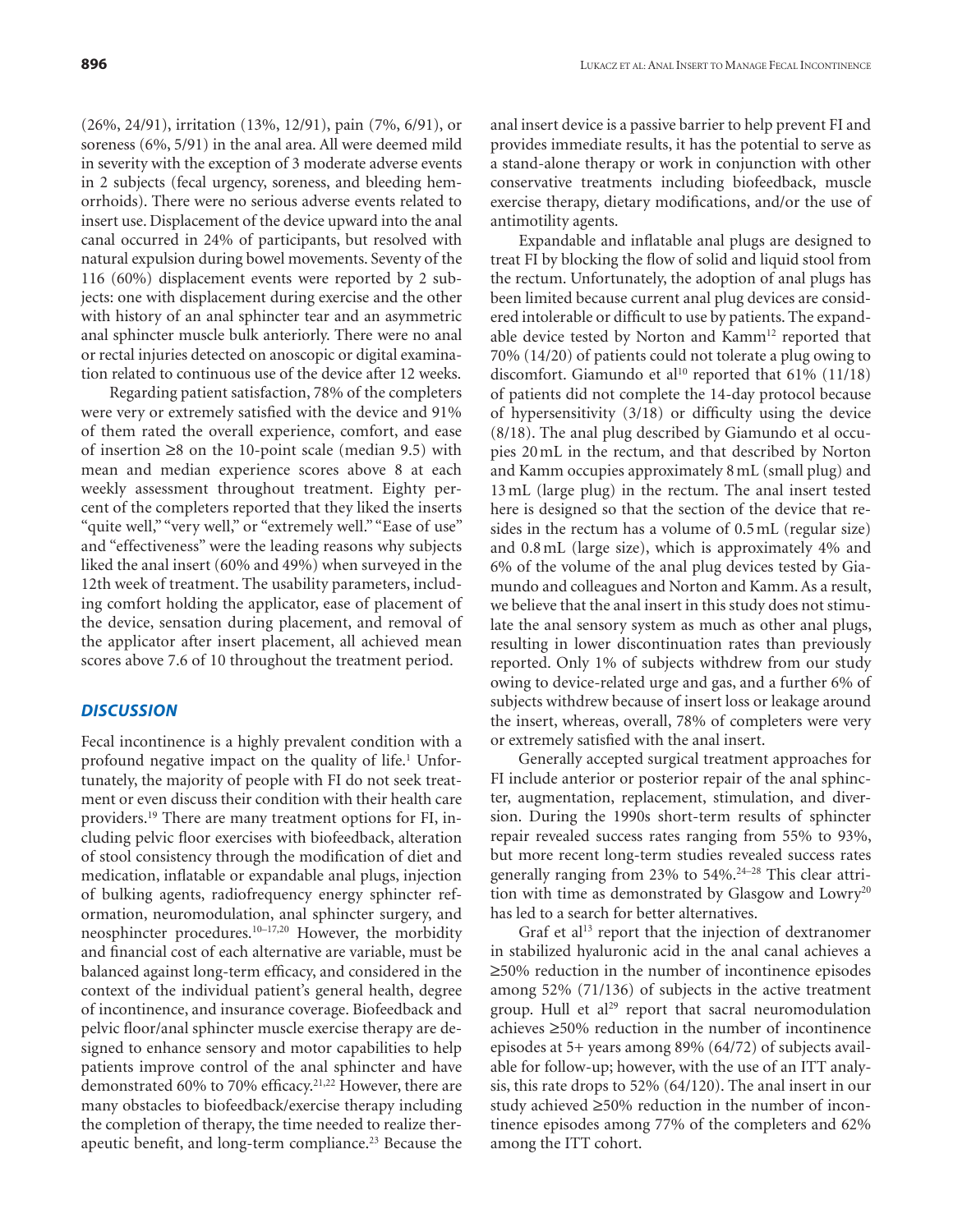The strengths of this study include the multicenter, prospective study design including individuals with moderate to severe FI (severity scores  $\geq$ 12/20), the use of daily bowel diary data to measure efficacy, and the return to baseline evaluations performed 4 weeks after the completion of therapy. Weaknesses of this study include the use of a nonvalidated modification to the FI severity score questionnaire wording, and the lack of a control comparison group, randomization, blinded assessments, and FI-related quality-of-life measures. The use of the 4-week return to baseline was used to control for some of the biases from an observational nonrandomized design; however, we are unable to speculate on the 26% mean reduction in FI frequency after the 4-week return to baseline relative to baseline for the completers cohort. We were only able to assess satisfaction with the device in those subjects who completed the study, thus potentially skewing this result to the positive. The low number of men enrolled in this trial limits the generalizability of these results. Future studies should include a larger proportion of men and possibly a longer duration of treatment phase to test acceptance and any potential long-term effects from this treatment modality. This study indicates that additional larger-scale, randomized comparative studies to other standard-ofcare therapies using validated patient-centered outcome measures (including quality of life) should be undertaken. Because this is the first study reporting on the utility of this device, we expect that future studies will be directed to determine the role of this therapy in the treatment algorithm for FI. We believe that the benefit of this device falls somewhere between pads, behavior, dietary modification, and more invasive therapies such as radiofrequency, bulking, or sacral nerve stimulation. As such, comparative effectiveness trials against any of these would be valuable. Future studies should also be aimed at characterizing optimal subject selection with more detailed demographic, patient history, and physiological testing.

#### *CONCLUSION*

This study has shown promising efficacy, safety, and satisfaction with a new anal insert device. Although it is possible that the anal insert may be considered as a first-line therapy for the management of FI, or as an adjunctive therapy for patients achieving unsatisfactory results with other surgical or nonsurgical FI treatments, future studies are warranted.

#### *ACKNOWLEDGMENTS*

The authors thank Lisa Carmel, Victoria Mackinnon, Ajit Shah, and Dari Shalon of Renew Medical for study development and implementation, and Peter Shabe of Advance Research Associates, Inc. for statistical support.

#### *REFERENCES*

- 1. Brown HW, Wexner SD, Segall MM, Brezoczky KL, Lukacz ES. Quality of life impact in women with accidental bowel leakage. *Int J Clin Pract*. 2012;66:1109–1116.
- 2. Brown HW, Wexner SD, Segall MM, Brezoczky KL, Lukacz ES. Accidental bowel leakage in the mature women's health study: prevalence and predictors. *Int J Clin Pract*. 2012;66:1101–1108.
- 3. Sung VW, Rogers RG, Bann CM, et al; Pelvic Floor Disorders Network. Symptom outcomes important to women with anal incontinence: a conceptual framework. *Obstet Gynecol*. 2014;123:1023–1030.
- 4. Sharma A, Marshall RJ, Macmillan AK, Merrie AE, Reid P, Bissett IP. Determining levels of fecal incontinence in the community: a New Zealand cross-sectional study. *Dis Colon Rectum*. 2011;54:1381–1387.
- 5. Macmillan AK, Merrie AE, Marshall RJ, Parry BR. The prevalence of fecal incontinence in community-dwelling adults: a systematic review of the literature. *Dis Colon Rectum*. 2004;47:1341–1349.
- 6. Tobin GW, Brocklehurst JC. Faecal incontinence in residential homes for the elderly: prevalence, aetiology and management. *Age Ageing*. 1986;15:41–46.
- 7. Nelson R, Furner S, Jesudason V. Fecal incontinence in Wisconsin nursing homes: prevalence and associations. *Dis Colon Rectum*. 1998;41:1226–1229.
- 8. Madoff RD, Parker SC, Varma MG, Lowry AC. Faecal incontinence in adults. *Lancet*. 2004;364:621–632.
- 9. Gorina Y, Schappert S, Bercovitz A, et al. Prevalence of incontinence among older Americans. National Center for Health Statistics. Vital Health Stat. 2014;3(36):1–33.
- 10. Giamundo P, Welber A, Weiss EG, Vernava AM 3rd, Nogueras JJ, Wexner SD. The procon incontinence device: a new nonsurgical approach to preventing episodes of fecal incontinence. *Am J Gastroenterol*. 2002;97:2328–2332.
- 11. Herbert J. Use of anal plugs in faecal incontinence management. *Nurs Times*. 2008;104:66–68.
- 12. Norton C, Kamm MA. Anal plug for faecal incontinence. *Colorectal Dis*. 2001;3:323–327.
- 13. Graf W, Mellgren A, Matzel KE, Hull T, Johansson C, Bernstein M; NASHA Dx Study Group. Efficacy of dextranomer in stabilised hyaluronic acid for treatment of faecal incontinence: a randomised, sham-controlled trial. *Lancet*. 2011;377:997–1003.
- 14. Takahashi-Monroy T, Morales M, Garcia-Osogobio S, et al. SECCA procedure for the treatment of fecal incontinence: results of five-year follow-up. *Dis Colon Rectum*. 2008;51:355–359.
- 15. Lim JT, Hastie IA, Hiscock RJ, Shedda SM. Sacral nerve stimulation for fecal incontinence: long-term outcomes. *Dis Colon Rectum*. 2011;54:969–974.
- 16. Nandivada P, Nagle D. Surgical therapies for fecal incontinence. *Curr Opin Gastroenterol*. 2014;30:69–74.
- 17. Wong MT, Meurette G, Stangherlin P, Lehur PA. The magnetic anal sphincter versus the artificial bowel sphincter: a comparison of 2 treatments for fecal incontinence. *Dis Colon Rectum*. 2011;54:773–779.
- 18. Jorge JM, Wexner SD. Etiology and management of fecal incontinence. *Dis Colon Rectum*. 1993;36:77–97.
- 19. Brown HW, Wexner SD, Lukacz ES. Factors associated with care seeking among women with accidental bowel leakage. *Female Pelvic Med Reconstr Surg*. 2013;19:66–71.
- 20. Glasgow SC, Lowry AC. Long-term outcomes of anal sphincter repair for fecal incontinence: a systematic review. *Dis Colon Rectum*. 2012;55:482–490.